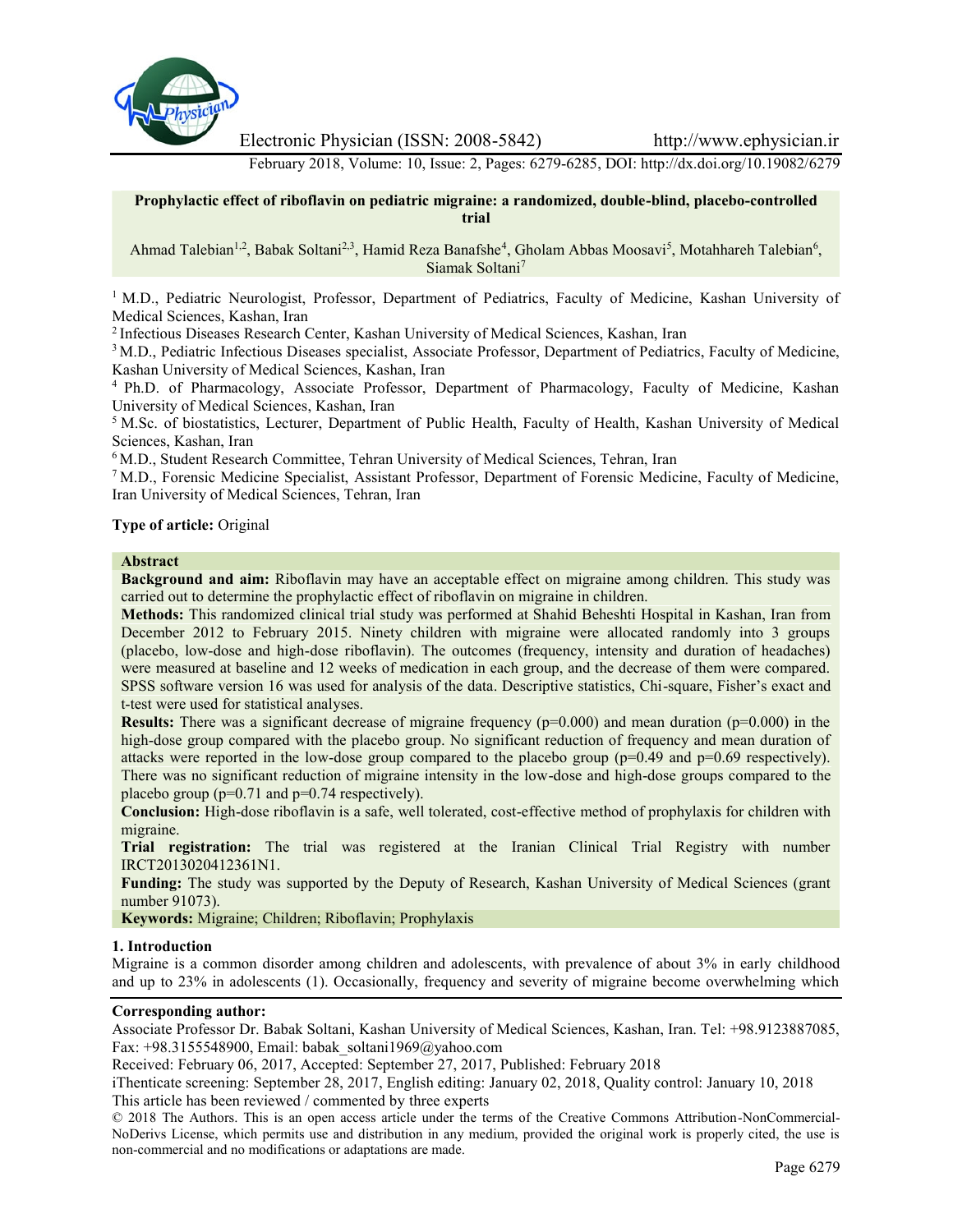cause disturbance of life quality and can lead to high rates of absenteeism from school and many social problems. In such circumstances, prophylactic therapy is recommended to reduce excessive drug usage and improve the quality of life (2, 3). The safety of many prophylactic drugs in adults with migraine has not been tested completely on children, so symptomatic therapies are preferred for them (1, 4, 5). Despite the use of topiramate as a prophylactic agent for migraine, some studies have indicated marked side effects on cognition (6, 7). Cinnarizine is a calcium channel blocker that has been documented as an effective prophylactic agent for migraine (2). Nevertheless, in spite of various drugs, no Food and Drug Administration (FDA) approved medication is recommended for prophylaxis of migraine in children (8). Riboflavin is involved in the mitochondrial electron transport chain and has been used in some patients with mitochondrial disorders (9-12). Riboflavin is a known co-factor of mitochondrial oxidative phosphorylation and is a precursor of flavin which is needed for transport of electrons in respiratory process of the mitochondria and some investigations have shown a mitochondrial oxidative phosphorylation dysfunction in adults with migraine. So, supraphysiological doses of riboflavin could be beneficial for this impairment (13). There are some studies that suggest the efficacy of high-dose riboflavin (400 mg/day) for migraine prevention in adults (14- 16), and doses of 100-400 mg/day of riboflavin in children are concordant with adult studies (1, 12). There is limited evidence for riboflavin use among children (1). A randomized, placebo-controlled trial showed no effect of high dose riboflavin on migraine prophylaxis in children (13, 17). Another study on 8 to 18-year-old children in Italy indicated decrease of migraine frequency and intensity by riboflavin (1). The side-effects of riboflavin have been shown as minimal, including diarrhea and polyuria (1 out of 43 adults). The most common harmless adverse effect of riboflavin is yellow to orange color change of the urine (13). Due to substantial controversy about the effectiveness of riboflavin in children with migraine and a few side effects of it, we decided to perform a study to determine the effect of low dose and high dose riboflavin on intensity, duration and frequency of migraine

## **2. Material and Methods**

## *2.1. Study design and participants*

This double-blind, randomized clinical trial study was conducted on 5 to 13-year-old children with migraine, from December 2012 to February 2015 in the neurology clinic of Shahid Beheshti Hospital, Kashan, Iran. All cases were diagnosed and examined by a pediatric neurologist. After obtaining the informed consent from parents, questionnaires were filled. The questions covered different areas including age, sex, migraine with and without aura, months passed since onset of migraine, family history of migraine and mean intensity, frequency and duration of headache in the last month preceding our trial. Diagnoses were made based on diagnostic criteria for migraine with or without aura and tension headaches present in the International Classification of Headache Disorders, 2nd edition (ICHD-ΙΙ) (18). Inclusion criteria were 5 to 13-year-old children with or without aura who had at least two moderate to severe intensity attacks per month. Exclusion criteria were: 1- severe neurologic disorders or epilepsy 2- liver, kidney, gastrointestinal, cardiovascular or metabolic disorders 3- prophylactic drug use during the month prior to the trial 4- less than two attacks per month 5- tension headache 6- mild intensity headache 7- uncooperative parents and children.

### *2.2. Intervention, randomization and blinding*

Following a one-month baseline period, patients were randomized to either receive a capsule of placebo, 100 mg riboflavin (low-dose) or 200 mg riboflavin (high-dose) daily for 12 weeks. No other prophylactic drugs were used during the study and only analgesics were prescribed if needed. Double-blinding was implemented in this trial. Researchers and participants were not aware of group allocation. A pharmacologist supervised the randomization process. For assessment of blinding, the parents were asked which medication their children were receiving (they did not know anything about it). At first, between numbers 1-90, 30 random numbers were chosen from a random number table and allocated to the placebo group and then another 30 random numbers allocated to the low dose group and finally the remaining 30 numbers were allocated to the high dose group (simple random sampling). They were written in a check list which was unseen by researchers and patients. The drugs were numbered from 1 to 90 by a pharmacologist, and the pharmacology staff gave them to patients respectively without any awareness about them. The pharmacologist had the check list and after filling it at the end of the study, the results were analyzed. Patients were instructed to take the capsules at breakfast. The capsules were manufactured by a pharmaceutical company with supervision of a pharmacologist. The drugs were similar according to their shape and taste. Both riboflavin and carotene make yellow/orange urine discoloration. So, to assure a double-blind study was taking place, 100mg carotene was used in placebo capsules. The patients were instructed to improve their sleep quality and increase its duration, stop caffeine intake and decrease the time of computer activity or television watching to a maximum of two hours daily. The parents and children received data concerning childhood migraine (3) and the patients consumed acetaminophen or ibuprofen orally during attacks.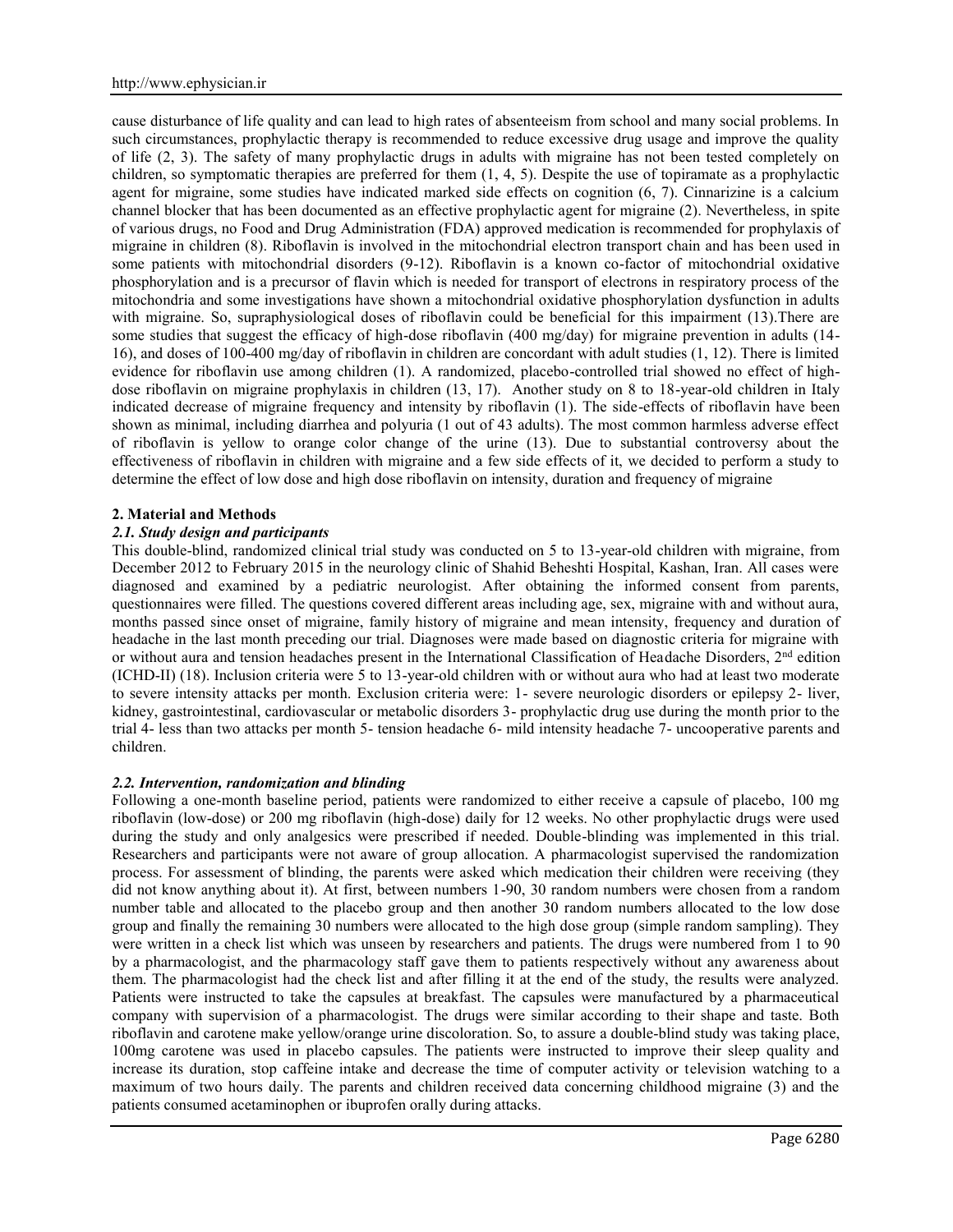# *2.3. Outcomes*

Severity (intensity) of attacks was evaluated according to the following Likert scale: 1- for mild headaches during which the patient performs the usual activity, 2- for moderate headaches that slow down patient activity without halting it and 3- for severe headaches that stop patient activity (18). Mean duration, intensity and number (frequency) of attacks were assessed two times, the first at the month before starting of riboflavin (baseline or week 0) and the second at the last month of riboflavin prophylaxis (week 8 to 12 or in other word week 12). Duration of attacks was defined as hours and frequency of attacks was based on the number of headache attacks per month (1). The patients' parents were asked to fill a headache diary in two stages (baseline period and the last month of riboflavin prophylaxis) of study including date, intensity and duration of any headache attack. Furthermore, the side effects of the drugs were noted by the parents. Response was evaluated in the last month of consuming prophylactic medication in each group according to outcome variables. Primary and secondary outcomes were defined as follows: at least 50% drop in the number of headaches (frequency), one degree decrement in intensity and/or lessening of mean headache duration in last month of prophylaxis (last 4 weeks of treatment) regarding to the month before prophylaxis (4 weeks baseline or week 0) (1).

# *2.4. Statistical analysis*

Sample size was estimated according to a study by Condo et al., in which a significant decrease of mean headache frequency in phase 2 compared to baseline (21.7 $\pm$ 13.7 vs. 13.2 $\pm$ 11.8) in riboflavin group,  $\alpha$  =0.05 and power equaled 0.8 (1). Sample size was estimated as 90 for all groups (30 patients in each group). Data were entered into SPSS software version 16 (SPSS, Inc. Chicago, Illinois, USA). Statistical analysis was performed based on intension-to-treat (ITT) method. Continuous data were measured by mean and standard deviation (SD) and categorical data were shown by frequency and percentage. Comparison of riboflavin effect between groups on attack frequency and intensity was evaluated by Chi-square and Fisher's exact tests, and the effect on duration of headaches was conducted by independent-samples t-test. The riboflavin effect on three headache items in each group was determined by paired-samples t-test. All statistical tests were considered significant at p<0.05.

# *2.5. Research ethics*

The study was approved by the ethics committee of Kashan University of Medical Sciences with number 29/5/1/4410. All parents and some patients filled the informed consent and the nature of the study was explained to them. The information of participants was kept confidential. No charge was obtained from the patients. They were informed about the side-effects of the drugs and that they could contact the corresponding author regarding them. If any cases at any time decided to exclude themselves from the study, they were free to do so without any recompense. The Iranian Clinical Trial Registry number was IRCT2013020412361N1.

# **3. Results**

In total, 130 patients were enrolled and 40 children were excluded due to not meeting inclusion criteria, presence of exclusion criteria or declined to participate in the study (Figure 1). The 90 remaining children were randomly and equally allocated in each group (placebo, low-dose riboflavin and high-dose riboflavin). Because the study had incorporated an ITT design, after allocation of the patients to the three groups, the lost follow up patients were not excluded from the study and their outcome variable data were reported equally at baseline and the last month of investigation (Figure 1). The baseline characteristics of the three study groups are shown in Table 1 and no confounding factors exist among them. Table 2 shows the mean (SD) frequency, duration and intensity of migraine attacks at baseline and the end of riboflavin prophylaxis and mean decrease of them (baseline - end) in each group. The outcome variables were assessed at the end of the last month of medications. No significant difference was found between placebo and low-dose groups regarding 50% or more reduction of frequency attacks (p=0.49), but there was significant decrease of migraine frequency in the high-dose group compared with the placebo group  $(p=0.000)$ . Four  $(13.3\%)$ , 6 (20%) and 24 (80%) patients had 50% or more decrease in migraine frequency in the placebo, low dose and high dose groups respectively (p=0.000). There was no significant diminution of migraine intensity in low-dose and high-dose groups in comparison to the placebo group  $(p=0.71$  and  $p=0.74$  in order). No significant difference was found in decline of mean duration of headache attacks in the last month of prophylaxis between the placebo and low-dose riboflavin groups  $(0.30\pm 1.12 \text{ vs. } 0.17\pm 1.49)$  (p=0.69). Meanwhile, there was a dramatic shortening of mean duration of migraine attacks among the high-dose group individuals compared to those in the placebo group  $(4\pm 3.49 \text{ vs. } 0.30\pm 1.12)$  (p=0.000). Also, there was a marked decline in mean duration of migraine attacks in the high-dose group compared with the low-dose group  $(4\pm 3.49 \text{ vs. } 0.17\pm 1.49)$  (p=0.000). A significant decrease in frequency of attacks was reported in the high-dose group in comparison with the low-dose group (p=0.000). No significant reduction of migraine intensity was seen among the high-dose group compared to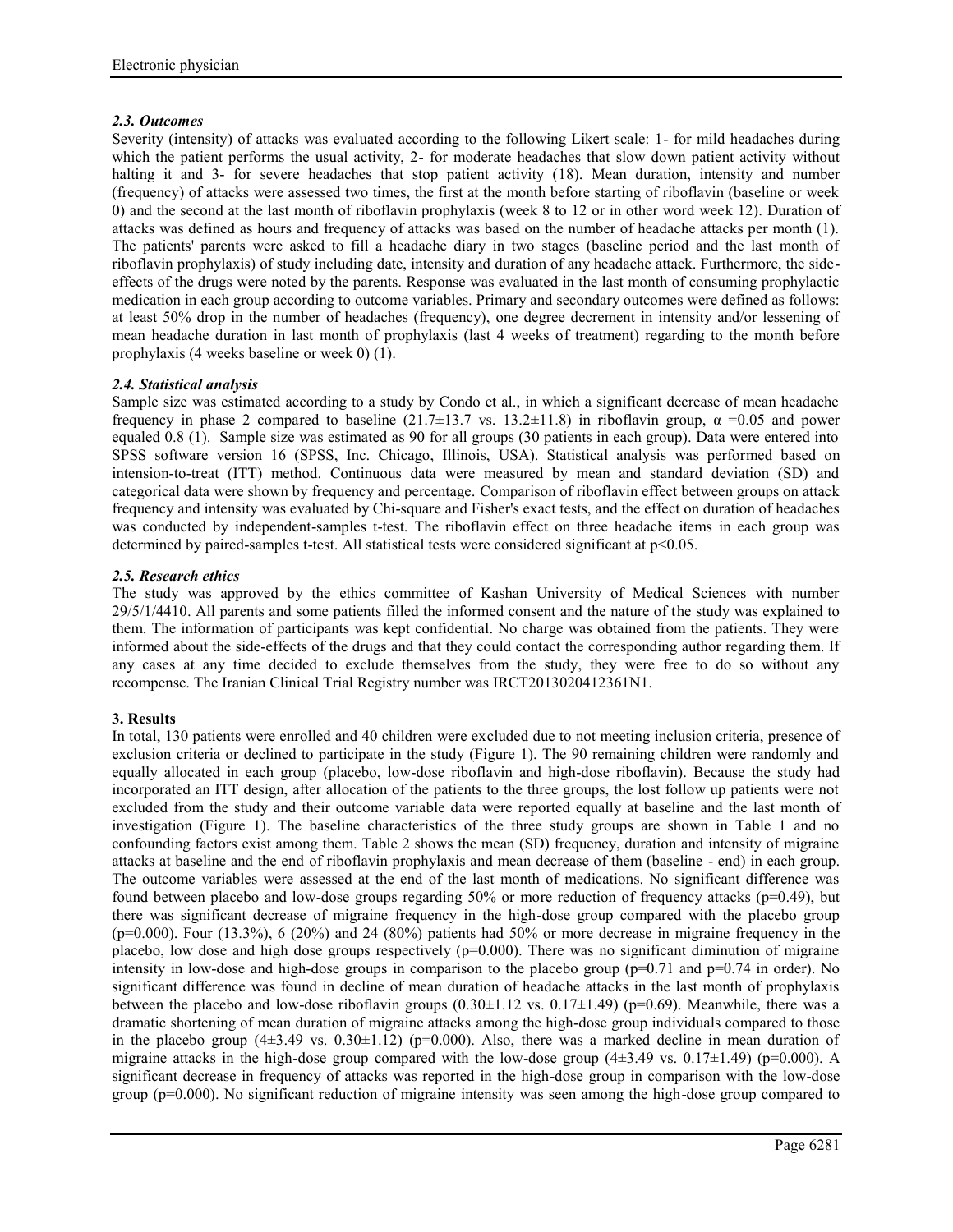the low- dose group (p=0.47). Out of the three groups, 21 (70%), 20 (66.7%) and 7 (23.3%) of placebo, low dose and high dose group patients required analgesic drugs respectively  $(p=0.000)$ . No noticeable side-effects of the treatment were reported during the study.



**Figure 1.** The Consolidated Standards of Reporting Trials (CONSORT) flow chart

| <b>Table 1.</b> Baseline characteristics of the study groups<br>$\overline{\phantom{a}}$ $\overline{\phantom{a}}$ $\overline{\phantom{a}}$ $\overline{\phantom{a}}$ $\overline{\phantom{a}}$ $\overline{\phantom{a}}$ $\overline{\phantom{a}}$ $\overline{\phantom{a}}$ $\overline{\phantom{a}}$ $\overline{\phantom{a}}$ $\overline{\phantom{a}}$ $\overline{\phantom{a}}$ $\overline{\phantom{a}}$ $\overline{\phantom{a}}$ $\overline{\phantom{a}}$ $\overline{\phantom{a}}$ $\overline{\phantom{a}}$ $\overline{\phantom{a}}$ $\overline{\$ |             |  |                       |  |  |
|-------------------------------------------------------------------------------------------------------------------------------------------------------------------------------------------------------------------------------------------------------------------------------------------------------------------------------------------------------------------------------------------------------------------------------------------------------------------------------------------------------------------------------------------------|-------------|--|-----------------------|--|--|
|                                                                                                                                                                                                                                                                                                                                                                                                                                                                                                                                                 | $1$ Dloocho |  | $\overline{\text{B}}$ |  |  |

| Characteristics                                 | Placebo           | Low-dose            | High-dose           | p-value |
|-------------------------------------------------|-------------------|---------------------|---------------------|---------|
|                                                 | $(n=30)$          | riboflavin $(n=30)$ | riboflavin $(n=30)$ |         |
| Age in years (mean $\pm$ SD)                    | $7.90 \pm 2.19$   | $8.47 \pm 2.06$     | $8.97 \pm 2.21$     | 0.16    |
| Male, $n$ $\left(\frac{9}{6}\right)$            | 15(50)            | 17(56.7)            | 17(56.7)            | 0.84    |
| Migraine with aura, $n$ (%)                     | 3(10)             | 5(16.7)             | 4(13.3)             | 0.75    |
| Family history of migraine, $n$ (%)             | 15(50)            | 19(63.3)            | 19(63.3)            | 0.38    |
|                                                 |                   |                     |                     |         |
| Months since onset of migraine                  | $29.33 \pm 15.54$ | $25.37 \pm 14.69$   | $22.77 \pm 12.33$   | 0.21    |
| $mean \pm SD$                                   |                   |                     |                     |         |
| Frequency of migraine per month (mean $\pm$ SD) | $8.20 \pm 3.25$   | $7.83 \pm 3.83$     | $9.27 \pm 3.03$     | 0.24    |
| Duration of migraine in hours (mean $\pm$ SD)   | $7.97 \pm 2.92$   | $6.97 \pm 2.62$     | $7.90 \pm 3.03$     | 0.36    |
| Intensity of migraine in degree (Likert scale)  | $2.30\pm0.47$     | $2.37 \pm 0.49$     | $2.40\pm0.48$       | 0.72    |
| $mean \pm SD$                                   |                   |                     |                     |         |

**Table 2.** Mean (SD) frequency, duration and intensity of migraine attacks at baseline and end of riboflavin prophylaxis and mean decrease of them in each group<sup>a</sup>

|           |                        |      |                                                        |       |                         | $\alpha$ and $\alpha$ or the $\alpha$ in the case $\alpha$ is the set of $\alpha$ |                                              |                          |                                          |      |                                                           |       |
|-----------|------------------------|------|--------------------------------------------------------|-------|-------------------------|-----------------------------------------------------------------------------------|----------------------------------------------|--------------------------|------------------------------------------|------|-----------------------------------------------------------|-------|
| Variables | Placebo group $(n=30)$ |      |                                                        |       | Low dose group $(n=30)$ |                                                                                   | $D -$                                        | High dose group $(n=30)$ |                                          |      | $D-$                                                      |       |
|           |                        |      |                                                        | value |                         |                                                                                   |                                              | value                    |                                          |      |                                                           |       |
|           | Wk0                    | Wk12 | Decrease                                               |       | Wk0                     | Wk12                                                                              | <b>Decrease</b>                              |                          | Wk0                                      | Wk12 | Decrease                                                  |       |
| Frequency |                        |      | $8.20\pm3.25$   $8.17\pm3.97$   $0.03\pm2.24$   $0.94$ |       | 7.8                     |                                                                                   | $7.23 \pm 4.17 \mid 0.60 \pm 4.07 \mid 0.43$ |                          |                                          |      | $ 9.27 \pm 3.03 $ 2.87 $\pm 1.66 $ 6.40 $\pm 3.98 0.000 $ |       |
|           |                        |      |                                                        |       | $3\pm3.83$              |                                                                                   |                                              |                          |                                          |      |                                                           |       |
| Duration  |                        |      | $7.87\pm2.92$   $7.57\pm2.91$   $0.30\pm1.12$   $0.15$ |       |                         | $(6.97\pm2.62)$ 6.80 $\pm2.55$ 0.17 $\pm1.49$ 0.54                                |                                              |                          | $7.90\pm3.03$ 3.90 $\pm2.62$ 4 $\pm3.49$ |      |                                                           | 0.000 |
| Intensity |                        |      | $2.30\pm0.47$ $2.23\pm0.63$ $0.07\pm0.52$ $0.49$       |       |                         | $2.37\pm0.49$ $2.30\pm0.47$ $0.07\pm0.37$ $0.33$                                  |                                              |                          |                                          |      | $2.40\pm0.49$ $2.27\pm0.58$ $0.13\pm0.51$ 0.16            |       |
|           |                        |      |                                                        |       |                         |                                                                                   |                                              |                          |                                          |      |                                                           |       |

<sup>a</sup> SD, standard deviation; Wk. 0, week 0 (baseline); Wk. 12, week 12 (end); Frequency, frequency (number) of migraine attacks monthly; Duration, mean duration of migraine attacks in hours monthly; Intensity, mean intensity of migraine attacks in degree monthly; Decrease, decrease of headache items (baseline- end); p, p.value decrease of three items of headache in each group between two times (wk. 0 and wk. 12) with paired-samples t-test.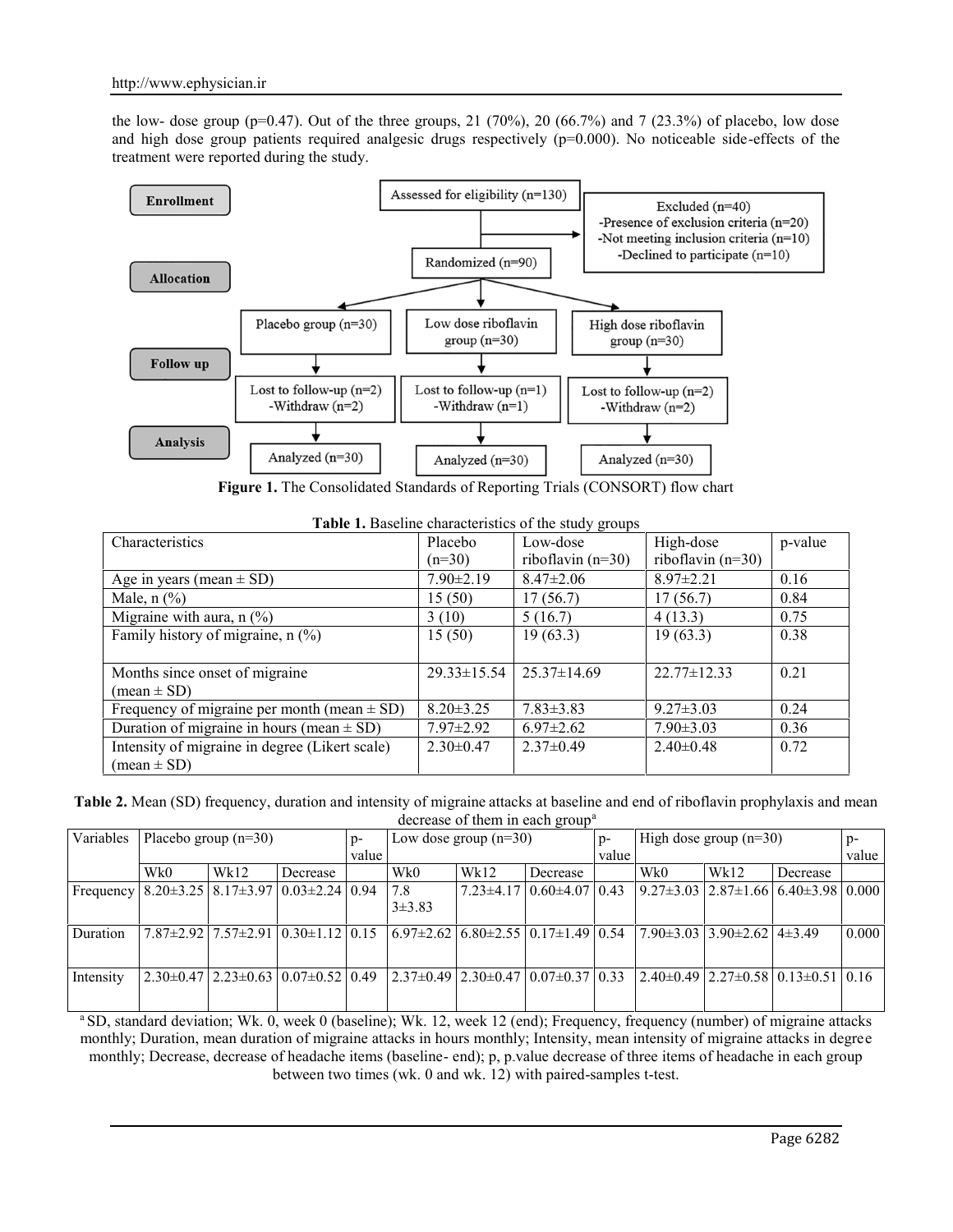# **4. Discussion**

The present study showed that riboflavin prophylaxis significantly reduces migraine duration and frequency, but not the intensity. These data are in line with Condo et al. regarding frequency, not intensity (1). The probable cause of frequency reduction may be due to high-dose riboflavin use in both studies. During an investigation on 48 Australian children, 200 mg/day riboflavin was not effective on frequency and severity of migraine attacks (17) which is inconsistent with our study, concerning the frequency response. This discrepancy may be due to genetic variation causing differences between distinct populations. On another note, the duration of therapy was three months in the Australian survey (17), whereas in the Condo et al. investigation, the proper duration was proposed to be 4 months (1). This is incongruent with our research, because we used riboflavin for three months. During a trial in the Netherlands on 6 to 13-year-old children, 50 mg/day riboflavin was prescribed for four months and no significant difference in mean duration, frequency and intensity between riboflavin and placebo groups was found (13). These findings are in contrast with our results. The observed difference may be due to the fact that no upper limit (19) for migraine frequency (15 or more attacks per month is indicative of riboflavin resistance) was chosen as exclusion criterion and also, low-dose riboflavin was used (13). The upper limit of eight headache attacks per month was used as an exclusion criterion in a MacLennan et al. study (17). It must be mentioned that we did not determine any upper limit for headache frequency in our study. Condo et al. showed that riboflavin prophylaxis reduced migraine intensity and frequency, and this is compatible with our study according to headache frequency but not intensity (1). Notably, they found a significant reduction of migraine frequency among children less than 12 years of age and a substantial decrease of migraine intensity in males (1). It seems that age and sex may have influence on riboflavin's effect, probably due to various riboflavin serum levels and pharmacokinetics (20). These findings are incompatible with our data that indicate no relationship between age and sex and effect of riboflavin treatment on migraine intensity and frequency. Some adult studies have suggested that riboflavin prophylaxis diminishes migraine frequency but not migraine intensity, and this is congruent with our results (14, 16). Because of a probable high metabolic rate among children, Condo et al. treated patients with 200 mg or 400 mg/day riboflavin, however, no significant differences were detected in intensity and frequency responder rates between the two doses (1), so we decided to choose 200 mg as the high-dose therapy. In a trial by Bruijn et al., cross-over design was performed for placebo and riboflavin (50 mg daily) groups. Nevertheless, no effect was reported on frequency and duration of migraine (13). Probably due to use of low- dose riboflavin, their results were not in line with our research. Based on a recent pharmacogenetic study among adults with migraine, patients with non-haplogroup H human mitochondrial DNA (mtDNA) respond better than those with haplogroup H mtDNA to riboflavin therapy (21). In the present study, no riboflavin side-effects were reported which was consistent with other investigations (1, 17). Half-life of riboflavin is about 1 to 2 hours and its absorption has been indicated to reach saturation rate at 30-50 mg (22). So, riboflavin dose between 100 to 400 mg daily in children with migraine seems to be safe for several months (12).

# **5. Strengths and limitations of the study**

The present study has some strong points: 1- The sample size is larger than some surveys (14, 23, 24). 2- A placebo controlled, double-blind, randomized study was conducted. 3- Drop-out cases during the study were negligible. 4- Two appropriate doses of riboflavin were compared with the placebo group. To be noted, riboflavin is a low-cost drug without side-effects, so its use could be recommended to parents of children with migraine who have financial restrictions. Some limitations of our investigation include the following: 1- Duration of riboflavin prophylaxis was 3 months, whereas the minimum duration is usually recommended to be about 4 months (1). 2- Upper limit for migraine frequency as an exclusion criterion was not ascertained. 3- Cross-over design was not performed for groups.

### **6. Conclusions**

The present study indicates that high-dose riboflavin decreases the frequency and duration of migraine attacks in children, with no side effects. The practical importance issue is that it can be used instead of other medications. It is recommended that high dose riboflavin be used for migraine prophylaxis among children. Further studies with larger sample sizes and longer duration of riboflavin treatment with cross-over design will be helpful in the future.

### **Acknowledgments:**

We would like to thank the pediatric neurology clinic personnel of Kashan Shahid Beheshti Hospital.

### **Trial Registration:**

The trial was registered at the Iranian Registry of Clinical Trials (IRCT) with ID: IRCT2013020412361N1.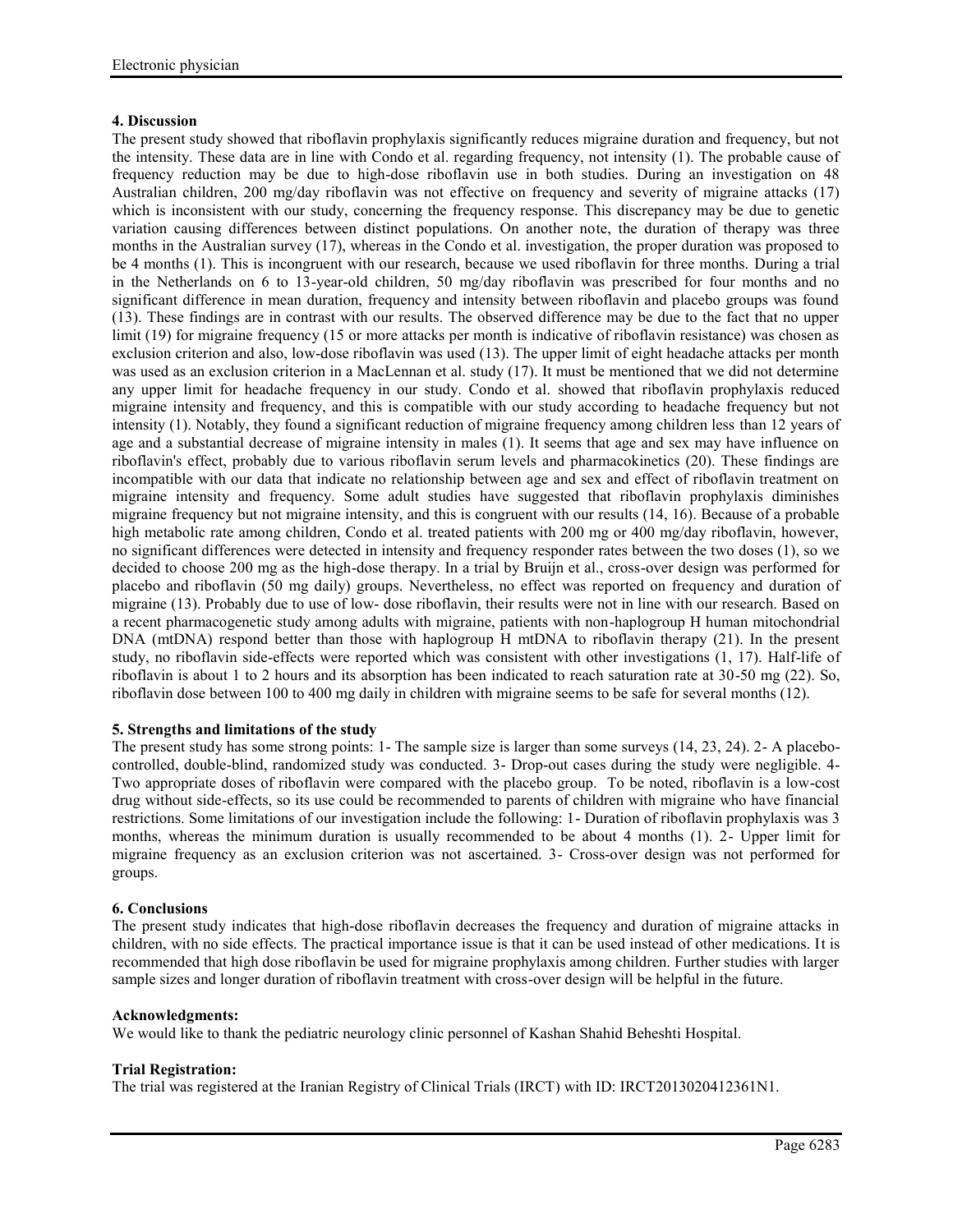# **Funding:**

This study was funded and supported by the Deputy of Research, Kashan University of Medical Sciences with grant number 91073.

# **Conflict of Interest:**

There is no conflict of interest to be declared.

# **Authors' contributions:**

All authors contributed to this project and article equally. All authors read and approved the final manuscript.

## **References:**

- 1) Condo M, Posar A, Arbizzani A, Parmeggiani A. Riboflavin prophylaxis in pediatric and adolescent migraine. J Headache Pain. 2009; 10(5): 361-5. doi: 10.1007/s10194-009-0142-2. PMID: 19649688, PMCID: PMC3452096.
- 2) Ashrafi MR, Salehi S, Malamiri RA, Heidari M, Hosseini SA, Samiei M, et al. Efficacy and safety of cinnarizine in the prophylaxis of migraine in children: a double-blind placebo-controlled randomized trial. Pediatr Neurol. 2014; 51(4): 503-8. doi: 10.1016/j.pediatrneurol.2014.05.031. PMID: 25023977.
- 3) Lewis D, Ashwal S, Hershey A, Hirtz D, Yonker M, Silberstein S. Practice parameter: pharmacological treatment of migraine headache in children and adolescents: report of the American Academy of Neurology Quality Standards Subcommittee and the Practice Committee of the Child Neurology Society. Neurology. 2004; 63(12): 2215-24. doi: 10.1212/01.WNL.0000147332.41993.90. PMID: 15623677.
- 4) Gaul C, Eismann R, Schmidt T, May A, Leinisch E, Wieser T, et al. Use of complementary and alternative medicine in patients suffering from primary headache disorders. Cephalalgia. 2009; 29(10): 1069-78. doi: 10.1111/j.1468-2982.2009.01841.x. PMID: 19366356.
- 5) Jacobs H, Gladstein J. Pediatric headache: a clinical review. Headache. 2012; 52(2): 333-9. doi: 10.1111/j.1526-4610.2011.02086.x. PMID: 22288433.
- 6) Loring DW, Williamson DJ, Meador KJ, Wiegand F, Hulihan J. Topiramate dose effects on cognition: a randomized double-blind study. Neurology. 2011; 76(2): 131-7. doi: 10.1212/WNL.0b013e318206ca02. PMID: 21148119, PMCID: PMC3271389.
- 7) Sommer BR, Mitchell EL, Wroolie TE. Topiramate: Effects on cognition in patients with epilepsy, migraine headache and obesity. Ther Adv Neurol Disord. 2013; 6(4): 211-27. doi: 10.1177/1756285613481257. PMID: 23858325, PMCID: PMC3707352.
- 8) Toldo I, De Carlo D, Bolzonella B, Sartori S, Battistella PA. The pharmacological treatment of migraine in children and adolescents: an overview. Expert Rev Neurother. 2012; 12(9): 1133-42. doi: 10.1586/ern.12.104. PMID: 23039392.
- 9) Panetta J, Smith LJ, Boneh A. Effect of high-dose vitamins, coenzyme Q and high-fat diet in paediatric patients with mitochondrial diseases. J Inherit Metab Dis. 2004; 27(4): 487-98. doi: 10.1023/B:BOLI.0000037354.66587.38. PMID: 15303006.
- 10) Schetzek S, Heinen F, Kruse S, Borggraefe I, Bonfert M, Gaul C, et al. Headache in children: update on complementary treatments. Neuropediatrics. 2013; 44(1): 25-33. doi: 10.1055/s-0032-1333435. PMID: 23315555.
- 11) Sherwood M, Goldman RD. Effectiveness of riboflavin in pediatric migraine prevention. Can Fam Physician. 2014; 60(3): 244-6. PMID: 24627379, PMCID: PMC3952759.
- 12) Sparaco M, Feleppa M, Lipton RB, Rapoport AM, Bigal ME. Mitochondrial dysfunction and migraine: evidence and hypotheses. Cephalalgia. 2006; 26(4): 361-72. doi: 10.1111/j.1468-2982.2005.01059.x. PMID: 16556237.
- 13) Bruijn J, Duivenvoorden H, Passchier J, Locher H, Dijkstra N, Arts WF. Medium-dose riboflavin as a prophylactic agent in children with migraine: a preliminary placebo-controlled, randomised, double-blind, cross-over trial. Cephalalgia. 2010; 30(12): 1426-34. doi: 10.1177/0333102410365106. PMID: 20974610.
- 14) Boehnke C, Reuter U, Flach U, Schuh-Hofer S, Einhaupl KM, Arnold G. High-dose riboflavin treatment is efficacious in migraine prophylaxis: an open study in a tertiary care centre. Eur J Neurol. 2004; 11(7): 475- 7. doi: 10.1111/j.1468-1331.2004.00813.x. PMID: 15257686.
- 15) Maizels M, Blumenfeld A, Burchette R. A combination of riboflavin, magnesium, and feverfew for migraine prophylaxis: a randomized trial. Headache. 2004; 44(9): 885-90. doi: 10.1111/j.1526- 4610.2004.04170.x. PMID: 15447697.